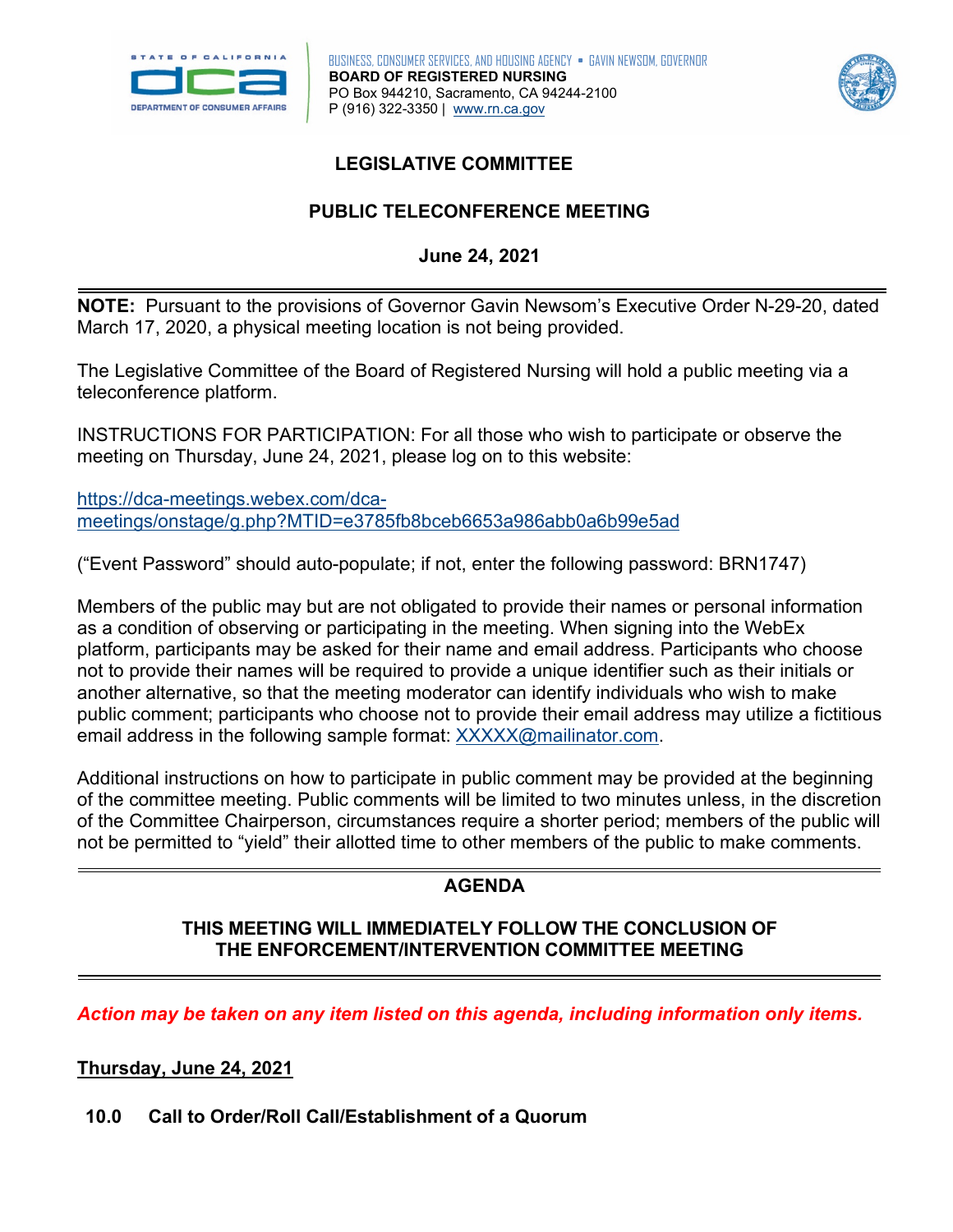#### **10.1 Public Comment for Items Not on the Agenda; Items for Future Agendas**

 **Note:** The Committee may not discuss or take action on any matter raised during the Public Comment section that is not included on this agenda, except to decide whether to place the matter on the agenda of a future meeting. (Gov. Code, §§ 11125 & 11125.7, subd. (a).)

**10.2 Approval of Minutes -** Review and Vote on Whether to Approve Previous Meeting Minutes:

 $\triangleright$  April 8, 2021

 **Possible Action Regarding Adoption or Modification of Positions on Bills Introduced During the 2020-2021 Legislative Session: 10.3 Discussion of Bills of Interest to the Board of Registered Nursing (Board) and** 

#### **DIRECT IMPACT BILLS**

| AB <sub>2</sub> | (Fong) Regulations: legislative review: regulatory reform.                                                         |
|-----------------|--------------------------------------------------------------------------------------------------------------------|
| <b>AB 29</b>    | (Cooper) State bodies: meetings.                                                                                   |
| <b>AB 105</b>   | (Holden) The Upward Mobility Act of 2021: boards and commissions:<br>civil service: examinations: classifications. |
|                 |                                                                                                                    |
| <b>AB 107</b>   | (Salas) Licensure: veterans and military spouses.                                                                  |
| <b>AB 225</b>   | (Gray) Department of Consumer Affairs: boards: veterans: military<br>spouses: licenses.                            |
| <b>AB 269</b>   | (Patterson) Nursing: Licensure: renewal fees: reduced fee.                                                         |
| <b>AB 305</b>   | (Maienschein) Veteran services: notice.                                                                            |
| <b>AB 339</b>   | (Lee) Local government: open and public meetings.                                                                  |
| <b>AB 410</b>   | (Fong) Licensed registered nurses and licensed vocational nurses:                                                  |
|                 | Nurse Licensure Compact.                                                                                           |
| <b>AB 468</b>   | (Friedman) Emotional support dogs.                                                                                 |
| <b>AB 562</b>   | (Low) Mental health services for health care providers: Frontline COVID-                                           |
|                 | 19 Provider Mental Health Resiliency Act of 2021.                                                                  |
| <b>AB 646</b>   | (Low) Department of Consumer Affairs: boards: expunged convictions.                                                |
| <b>AB 852</b>   | (Wood) Nurse practitioners: scope of practice: practice without                                                    |
|                 | standardized procedures.                                                                                           |
| <b>AB 858</b>   | (Jones-Sawyer) Employment: health information technology: clinical                                                 |
|                 | practice guidelines: worker rights.                                                                                |
| <b>AB 885</b>   | (Quirk) Bagley-Keene Open Meeting Act: teleconferencing.                                                           |
| <b>AB 1015</b>  | (Rubio) Board of Registered Nursing: workforce planning: nursing                                                   |
|                 | programs: clinical placements.                                                                                     |
| <b>AB 1026</b>  | (Smith) Business licenses: veterans.                                                                               |
| AB 1102         | (Low) Telephone medical advice services.                                                                           |
| <b>AB 1236</b>  | (Ting) Healing arts: licensees: data collection.                                                                   |
| AB 1273         | (Rodriguez) Interagency Advisory Committee on Apprenticeship: the                                                  |
|                 | Director of Consumer Affairs and the State Public Health Officer.                                                  |
| <b>AB 1386</b>  | (Cunningham) License fees: military partners and spouses.                                                          |
| AB 1407         | (Burke) Nurses: implicit bias courses.                                                                             |
| AB 1532         | (Assembly B&P Committee) Nursing.                                                                                  |
| <b>SB 306</b>   | (Pan) Sexually transmitted disease: testing.                                                                       |
| <b>SB 607</b>   | (Roth) Professions and vocations.                                                                                  |
| <b>SB 731</b>   | (Durazo) Criminal records: relief.                                                                                 |
| <b>SB 772</b>   | (Ochoa Bogh) Professions and vocations: citations: minor violations.                                               |